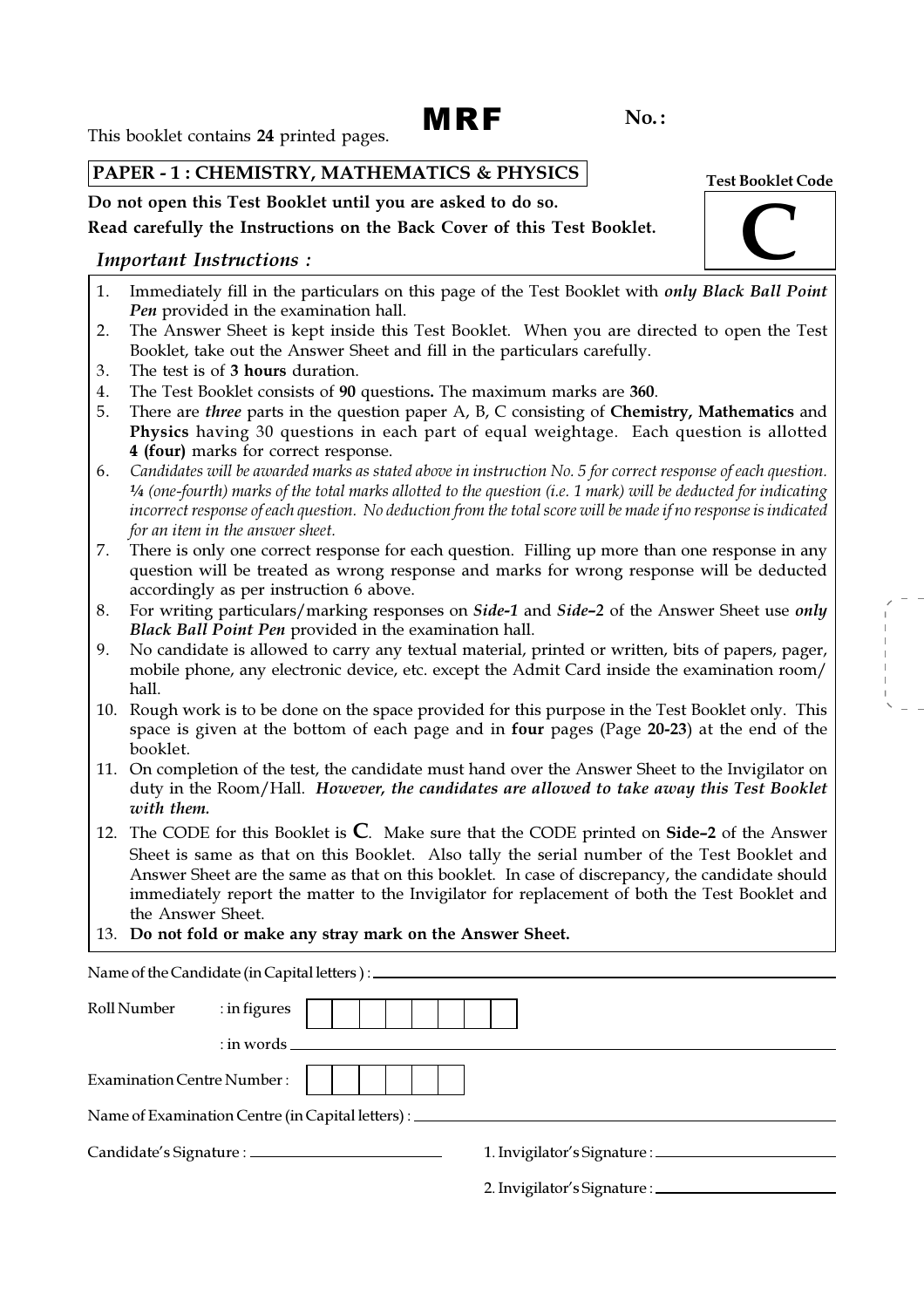### PART A — CHEMISTRY

- 1. Which of the following salts is the most basic in aqueous solution ?
	- $(1)$  CH<sub>3</sub>COOK
	- $P(2)$  FeCl<sub>3</sub>
	- $Pb(CH_3COO)$ <sub>2</sub>
	- (4)  $\text{Al(CN)}_{3}$
- 2. Which of the following compounds will be suitable for Kjeldahl's method for nitrogen estimation ?



- 3. Which of the following are Lewis acids ?
	- (1)  $\text{AICl}_3$  and  $\text{SiCl}_4$
	- (2)  $PH_3$  and  $SiCl_4$
	- (3)  $BCl<sub>3</sub>$  and  $AICl<sub>3</sub>$
	- (4)  $PH_3$  and  $BCl_3$



**4.** Phenol on treatment with  $CO_2$  in the presence of NaOH followed by acidification produces compound X as the major product. X on treatment with  $(CH_3CO)_2O$  in the presence of catalytic amount of  $\rm H_2SO_4$  produces :



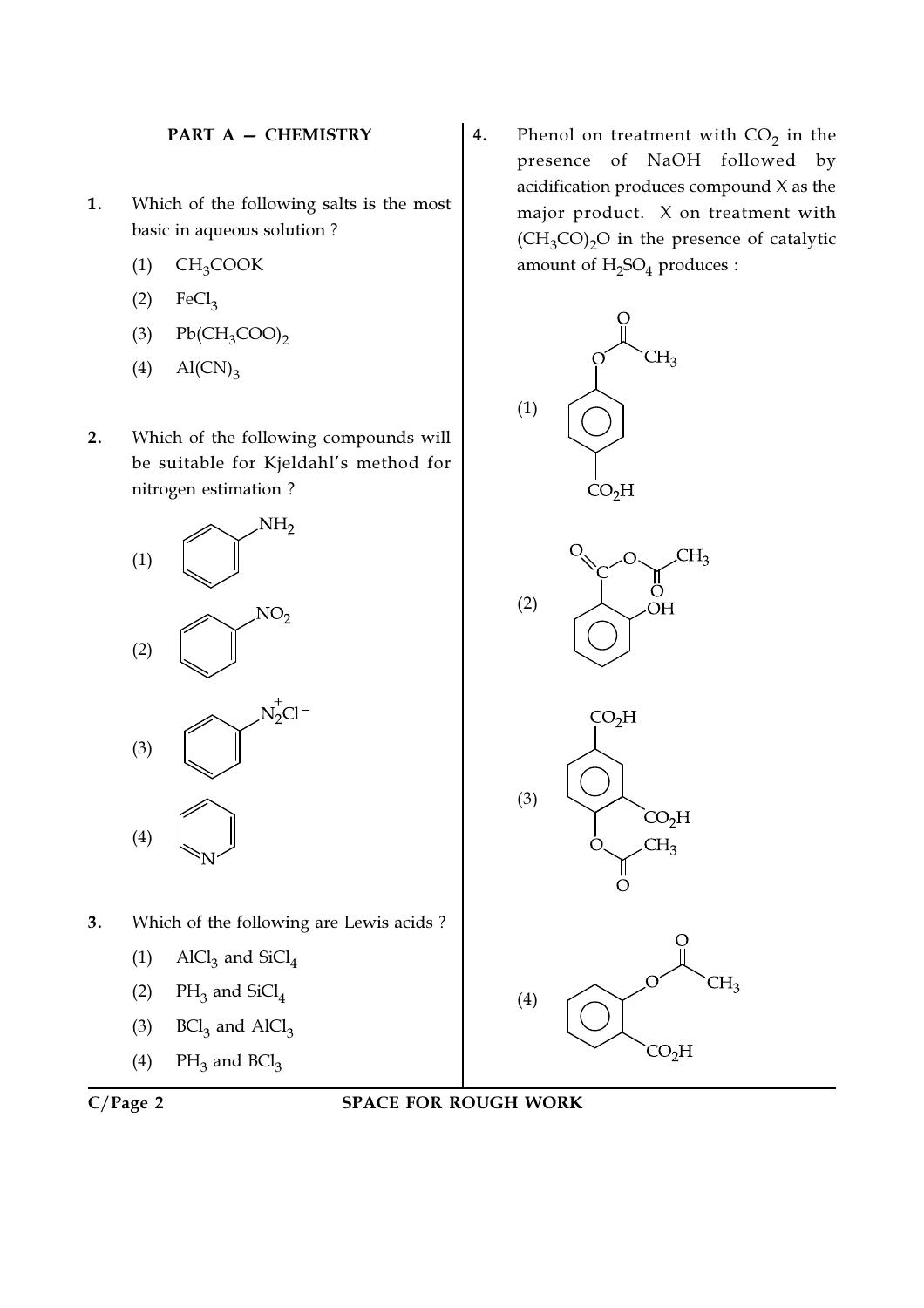5. An alkali is titrated against an acid with methyl orange as indicator, which of the following is a correct combination ?

| Base   | Acid   | End point     |
|--------|--------|---------------|
| Strong | Strong | Pinkish red   |
|        |        | to yellow     |
| Weak   | Strong | Yellow to     |
|        |        | pinkish red   |
| Strong | Strong | Pink to       |
|        |        | colourless    |
| Weak   | Strong | Colourless to |
|        |        | pink          |
|        |        |               |

- **6.** An aqueous solution contains  $0.10 \text{ M H}_2\text{S}$ and 0.20 M HCl. If the equilibrium constants for the formation of HS− from  $H_2S$  is  $1.0 \times 10^{-7}$  and that of  $S^2$ <sup>-</sup> from HS− ions is 1.2×10−13 then the concentration of S2− ions in aqueous solution is :
	- (1)  $3 \times 10^{-20}$
	- $(2)$  6×10<sup>-21</sup>
	- (3)  $5 \times 10^{-19}$
	- $(4)$  5×10<sup>-8</sup>
- 7. The combustion of benzene (1) gives  $CO<sub>2</sub>(g)$ and  $H<sub>2</sub>O(1)$ . Given that heat of combustion of benzene at constant volume is  $-3263.9$  kJ mol<sup>-1</sup> at 25° C; heat of combustion (in kJ mol−<sup>1</sup> ) of benzene at constant pressure will be :  $(R=8.314 \text{ J} \text{K}^{-1} \text{ mol}^{-1})$  $(1)$  −452.46 (2) 3260
	- $(3)$  −3267.6
	- (4) 4152.6
- 8. The compound that **does not** produce nitrogen gas by the thermal decomposition is :
	- (1)  $(NH_4)_2Cr_2O_7$
	- (2)  $NH<sub>4</sub>NO<sub>2</sub>$
	- (3)  $(NH_4)_2SO_4$
	- (4)  $Ba(N_3)_2$
- 9. How long (approximate) should water be electrolysed by passing through 100 amperes current so that the oxygen released can completely burn 27.66 g of diborane ?

(Atomic weight of  $B=10.8$  u)

- (1) 0.8 hours
- (2) 3.2 hours
- (3) 1.6 hours
- (4) 6.4 hours
- 10. Total number of lone pair of electrons in

 $(2) 9$ (3) 12

(4) 3

 $(1) 6$ 

 $I_3^-$  ion is:

C/Page 3 SPACE FOR ROUGH WORK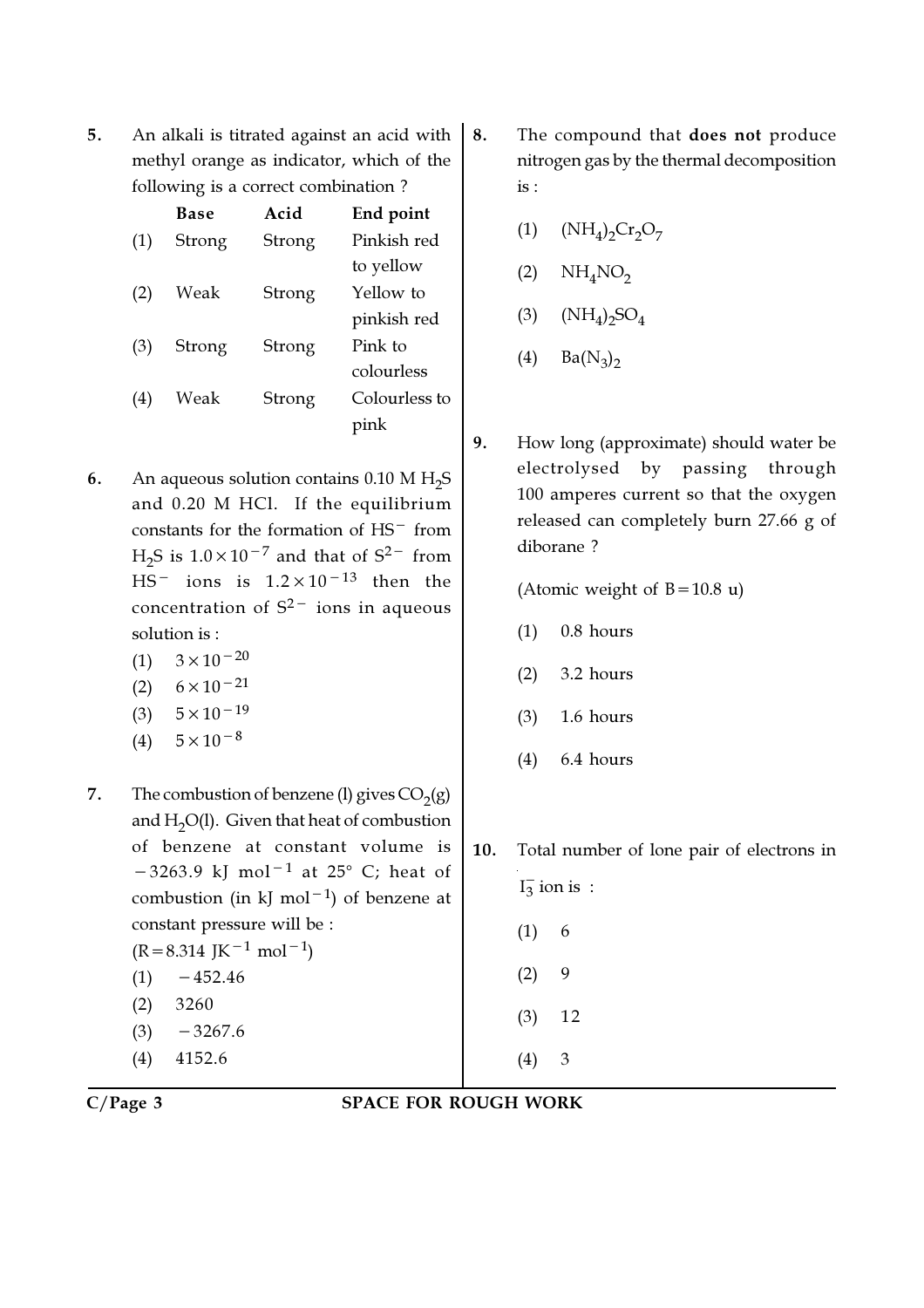- 11. When metal 'M' is treated with NaOH, a white gelatinous precipitate 'X' is obtained, which is soluble in excess of NaOH. Compound 'X' when heated strongly gives an oxide which is used in chromatography as an adsorbent. The metal 'M' is :
	- (1) Ca
	- (2) Al
	- (3) Fe
	- (4) Zn
- 12. According to molecular orbital theory, which of the following will not be a viable molecule ?
	- (1)  $He_2^+$
	- $(2) \quad H_2^-$
	- $(3)$   $H_2^{2-}$
	- (4)  $\text{He}_2^{2+}$
- 13. The increasing order of basicity of the following compounds is :



(1) (b) < (a) < (c) < (d) (2) (b) < (a) < (d) < (c) (3)  $(d) < (b) < (a) < (c)$ (4) (a) < (b) < (c) < (d)

- 14. Which type of 'defect' has the presence of cations in the interstitial sites ?
	- (1) Vacancy defect
	- (2) Frenkel defect
	- (3) Metal deficiency defect
	- (4) Schottky defect
- 15. Which of the following compounds contain(s) no covalent bond(s) ?

KCl, PH<sub>3</sub>, O<sub>2</sub>, B<sub>2</sub>H<sub>6</sub>, H<sub>2</sub>SO<sub>4</sub>

- (1) KCl,  $H_2SO_4$
- (2) KCl
- (3) KCl,  $B_2H_6$
- (4) KCl,  $B_2H_6$ ,  $PH_3$
- 16. The oxidation states of Cr in  $[\text{Cr}(\text{H}_2\text{O})_6] \text{Cl}_3$ ,  $[\text{Cr}(\text{C}_6\text{H}_6)_2]$ , and  $K_2[\text{Cr(CN)}_2(\text{O})_2(\text{OH}_3)]$  respectively are :
	- $(1)$  +3, +2, and +4
	- $(2)$  +3, 0, and +6
	- $(3)$  +3, 0, and +4
	- $(4)$  +3, +4, and +6

C/Page 4 SPACE FOR ROUGH WORK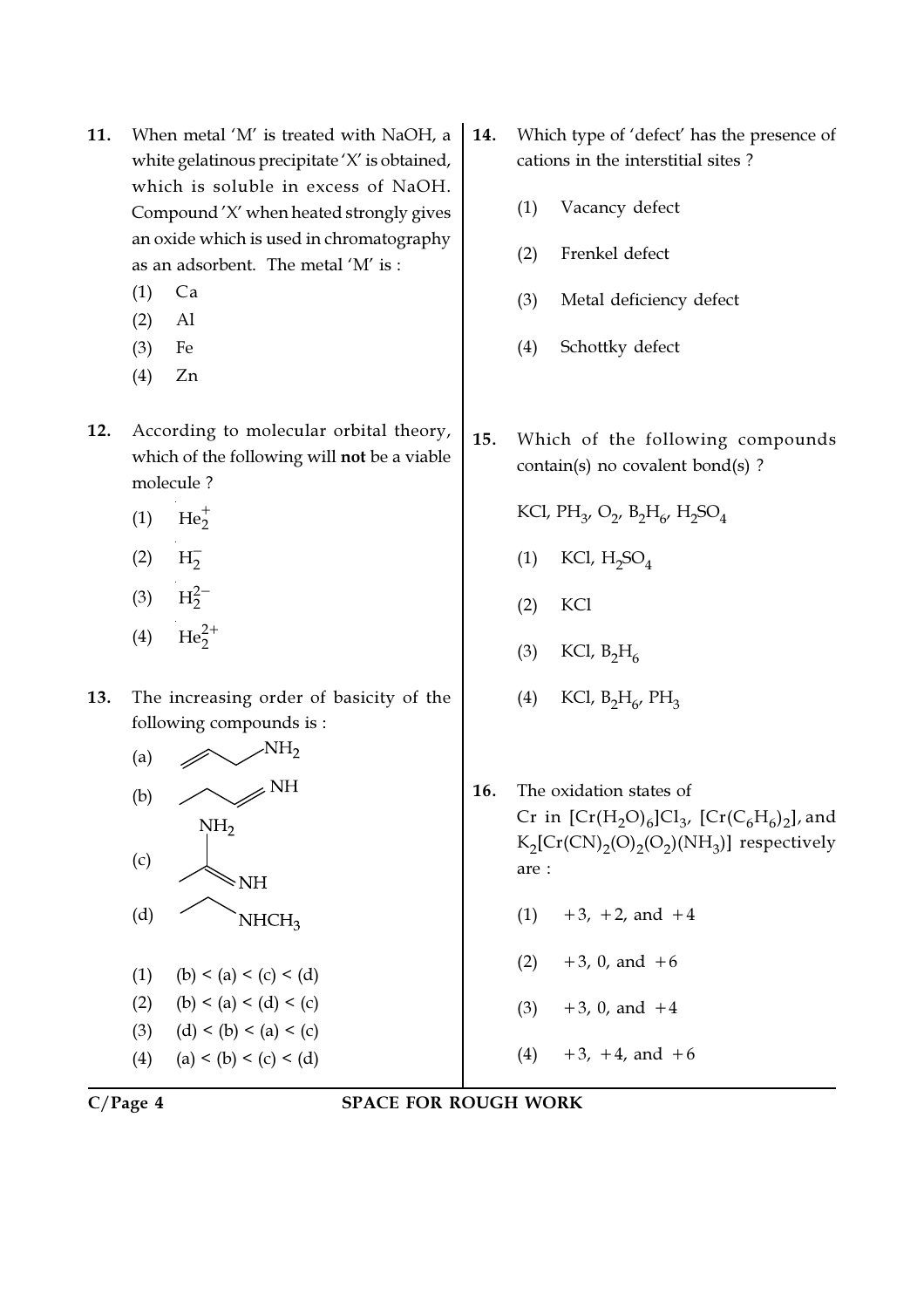- 17. Hydrogen peroxide oxidises  $[Fe(CN)_6]^{4-}$ to  $[{\rm Fe(CN)}_6]^{3-}$  in acidic medium but reduces  $[{\rm Fe(CN)}_6]^{3-}$  to  $[{\rm Fe(CN)}_6]^{4-}$  in alkaline medium. The other products formed are, respectively :
	- (1)  $(H_2O + O_2)$  and  $(H_2O + OH^-)$
	- (2)  $H_2O$  and  $(H_2O + O_2)$
	- (3) H<sub>2</sub>O and  $(H_2O+OH^-)$
	- (4)  $(H_2O + O_2)$  and  $H_2O$
- 18. Glucose on prolonged heating with HI gives :
	- (1) 1-Hexene
	- (2) Hexanoic acid
	- (3) 6-iodohexanal
	- $(4)$  *n*-Hexane
- 19. The predominant form of histamine present in human blood is (pK<sub>a</sub>, Histidine $=6.0$ )



- 20. The recommended concentration of fluoride ion in drinking water is up to 1 ppm as fluoride ion is required to make teeth enamel harder by converting [3Ca<sub>3</sub>(PO<sub>4</sub>)<sub>2</sub>·Ca(OH)<sub>2</sub>] to:
	- (1)  $[3(CaF_2) \cdot Ca(OH)_2]$
	- (2)  $[3Ca_3(PO_4)_2 \text{·}Ca_5]$
	- (3)  $[3{Ca(OH)}_2]{CaF}_2]$
	- (4)  $[CaF<sub>2</sub>]$
- 21. Consider the following reaction and statements :

 $[Co(NH_3)_4Br_2]^{+} + Br^{-} \rightarrow [Co(NH_3)_3Br_3] + NH_3$ 

- (I) Two isomers are produced if the reactant complex ion is a cis-isomer.
- (II) Two isomers are produced if the reactant complex ion is a transisomer.
- (III) Only one isomer is produced if the reactant complex ion is a transisomer.
- (IV) Only one isomer is produced if the reactant complex ion is a cis-isomer.

The correct statements are :

- $(1)$   $(I)$  and  $(III)$
- $(2)$  (III) and (IV)
- $(3)$  (II) and (IV)
- (4) (I) and (II)

### C/Page 5 SPACE FOR ROUGH WORK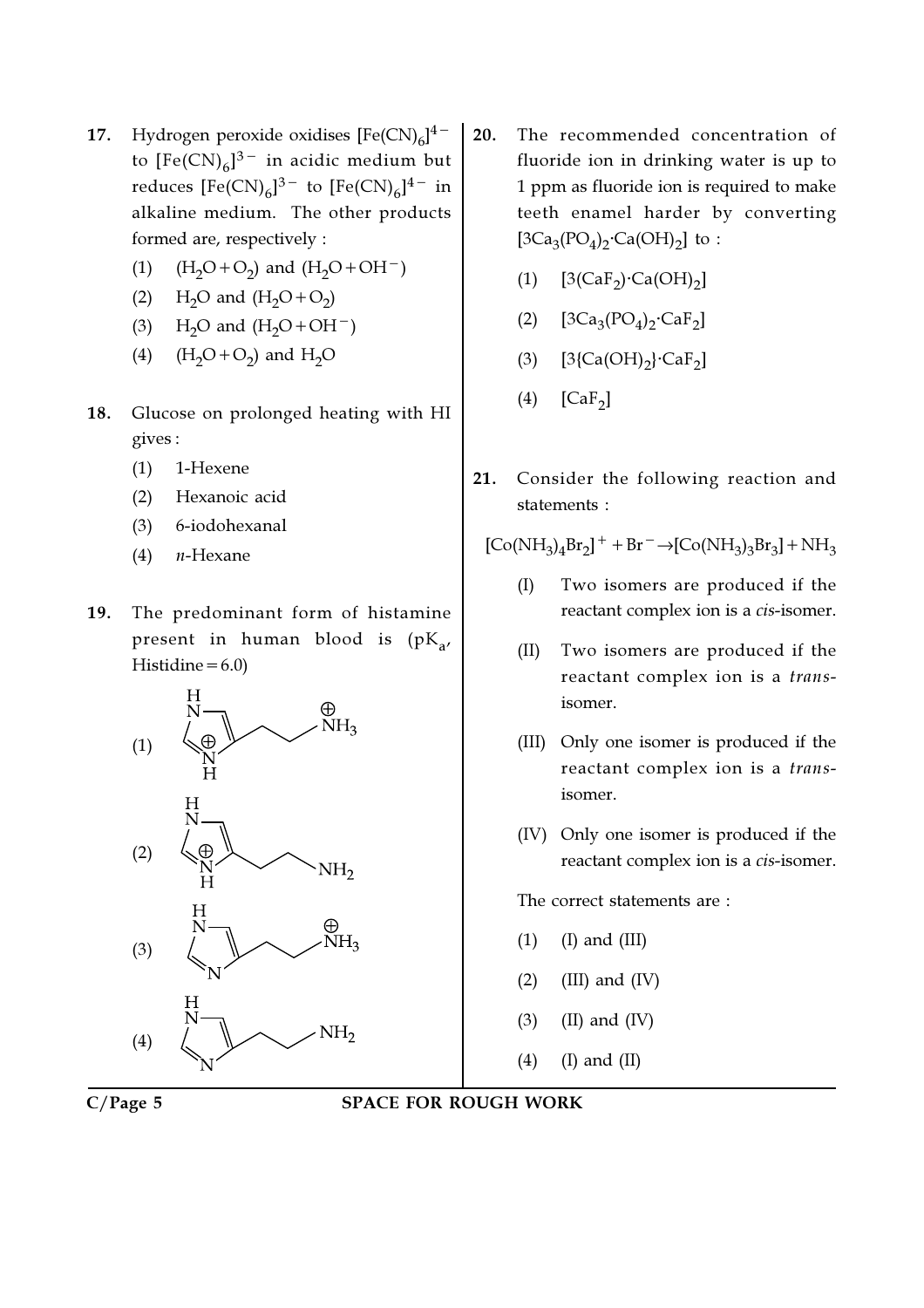- 22. The trans-alkenes are formed by the reduction of alkynes with :
	- $(1)$  NaBH<sub>4</sub>
	- (2) Na/liq.  $NH<sub>3</sub>$
	- (3) Sn HCl
	- (4)  $H_2$  Pd/C, BaSO<sub>4</sub>
- 23. The ratio of mass percent of C and H of an organic compound  $(C_{\chi}H_{\gamma}O_Z)$  is 6 : 1. If one molecule of the above compound  $(C_{\chi}H_{\gamma}O_Z)$  contains half as much oxygen as required to burn one molecule of compound  $\mathsf{C}_{\chi}\mathsf{H}_{\gamma}$  completely to  $\mathsf{CO}_{2}$  and H<sub>2</sub>O. The empirical formula of compound  $C_{\chi}H_{\gamma}O_{Z}$  is :
	- $(1)$  C<sub>2</sub>H<sub>4</sub>O
	- $(C_3H_4O_2)$
	- $(C_2H_4O_3)$
	- $(4)$  C<sub>3</sub>H<sub>6</sub>O<sub>3</sub>
- 24. Phenol reacts with methyl chloroformate in the presence of NaOH to form product A. A reacts with  $Br_2$  to form product B. A and B are respectively :



25. The major product of the following reaction is :



26. Which of the following lines correctly show the temperature dependence of equilibrium constant, K, for an exothermic reaction ?

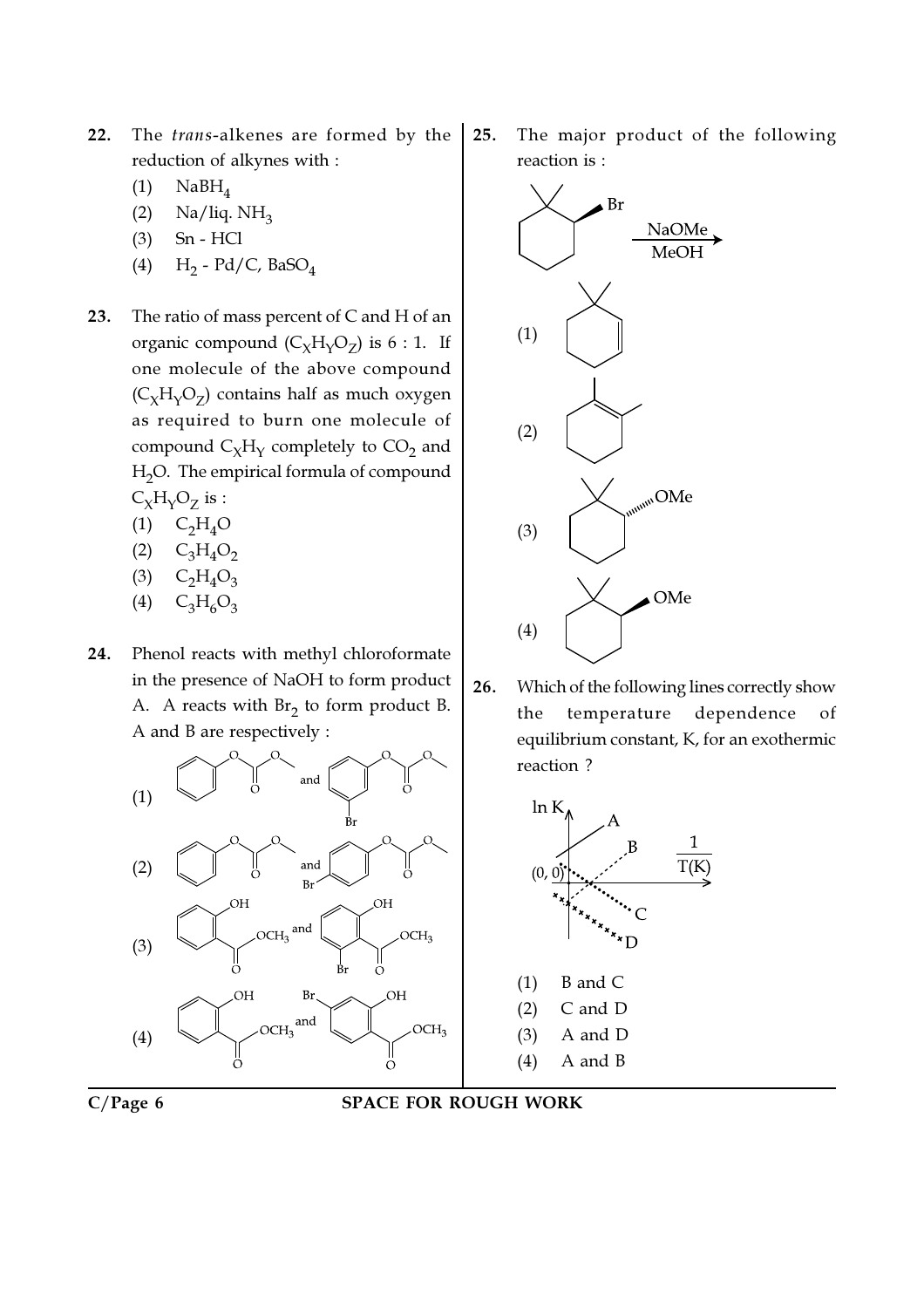

- 28. An aqueous solution contains an unknown concentration of  $Ba^{2+}$ . When 50 mL of a  $1$  M solution of  $\operatorname{Na_2SO_4}$  is added, BaSO $_4$ just begins to precipitate. The final volume is 500 mL. The solubility product of  $BaSO<sub>4</sub>$ is  $1 \times 10^{-10}$ . What is the original concentration of  $Ba^{2+}$ ?
	- $(1)$  2×10<sup>-9</sup> M
	- $(2)$  1.1×10<sup>-9</sup> M
	- (3)  $1.0 \times 10^{-10}$  M
	- $(4)$  5×10<sup>-9</sup> M

$$
C/Page\ 7
$$

29. At  $518^{\circ}$  C, the rate of decomposition of a sample of gaseous acetaldehyde, initially at a pressure of 363 Torr, was 1.00 Torr s−<sup>1</sup> when 5% had reacted and 0.5 Torr s−<sup>1</sup> when 33% had reacted. The order of the reaction is :

$$
(1) 3
$$
  

$$
(2) 1
$$
  

$$
(3) 0
$$

- $(4) 2$
- 30. For 1 molal aqueous solution of the following compounds, which one will show the highest freezing point ?
	- (1)  $[Co(H_2O)_5Cl]Cl_2.H_2O$
	- (2)  $[Co(H<sub>2</sub>O)<sub>4</sub>Cl<sub>2</sub>]Cl. 2H<sub>2</sub>O$
	- (3)  $[Co(H_2O)_3Cl_3]$ . 3H<sub>2</sub>O
	- (4)  $[Co(H<sub>2</sub>O)<sub>6</sub>]Cl<sub>3</sub>$
- SPACE FOR ROUGH WORK

27. The major product formed in the following reaction is :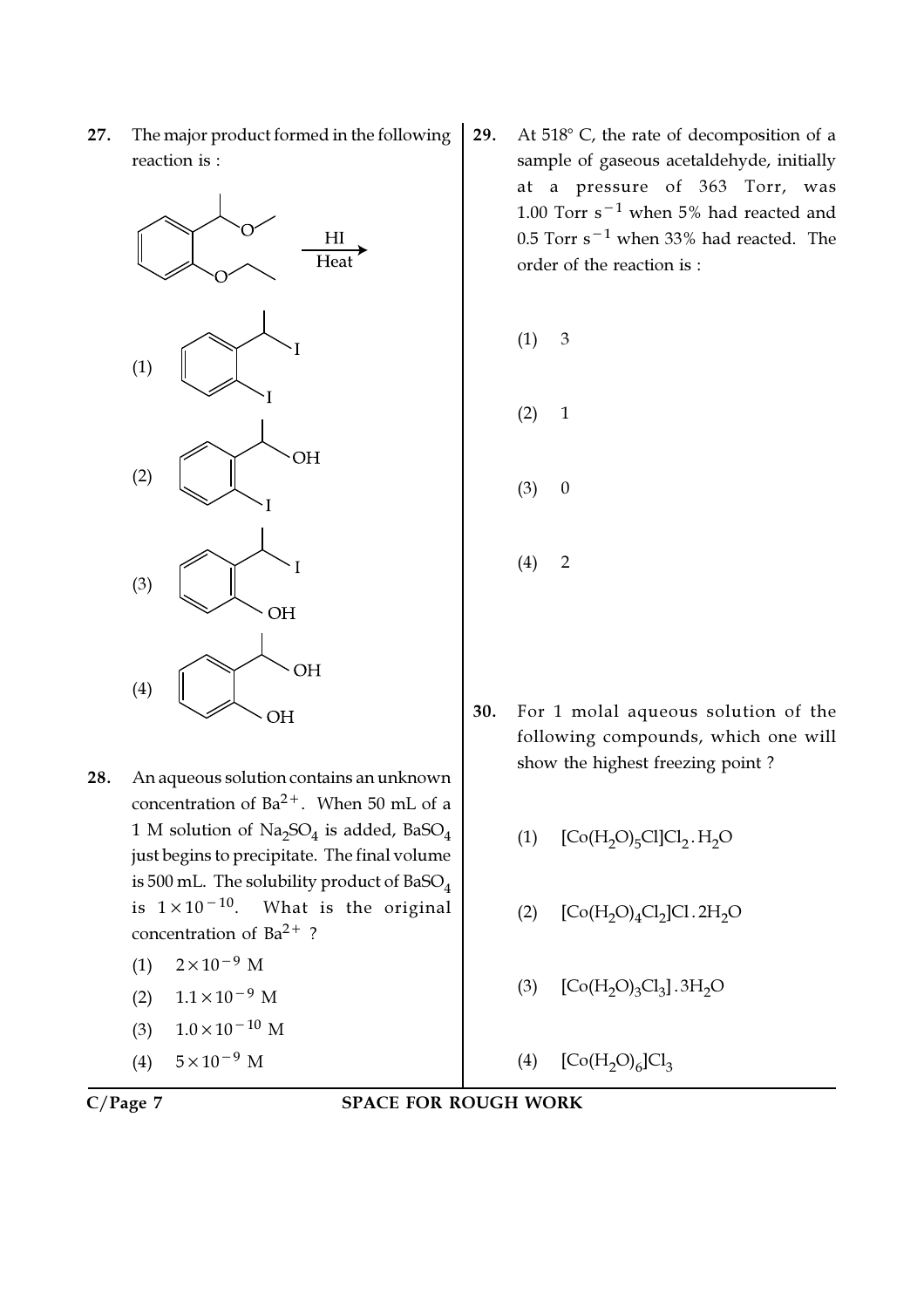### PART B - MATHEMATICS

31. The integral

$$
\int \frac{\sin^2 x \cos^2 x}{\left(\sin^5 x + \cos^3 x \sin^2 x + \sin^3 x \cos^2 x + \cos^5 x\right)^2} dx
$$
  
is equal to :

(1) 
$$
\frac{-1}{3(1 + \tan^3 x)} + C
$$
  
(2) 
$$
\frac{1}{1 + \cot^3 x} + C
$$
  
(3) 
$$
\frac{-1}{1 + \cot^3 x} + C
$$
  
(4) 
$$
\frac{1}{3(1 + \tan^3 x)} + C
$$

(where C is a constant of integration)

- 32. Tangents are drawn to the hyperbola  $4x^2 - y^2 = 36$  at the points P and Q. If these tangents intersect at the point  $T(0, 3)$  then the area (in sq. units) of ∆PTQ is :
	- $(1)$  54 $\sqrt{3}$
	- $(2)$  60 $\sqrt{3}$
	- $(3)$   $36\sqrt{5}$
	- $(4)$  45 $\sqrt{5}$
- 33. Tangent and normal are drawn at P(16, 16) on the parabola  $y^2 = 16x$ , which intersect the axis of the parabola at A and B, respectively. If C is the centre of the circle through the points P, A and B and  $\angle$ CPB= $\theta$ , then a value of tan  $\theta$  is :
	- $(1) 2$
	- (2) 3
	- (3) 4 3 1
	- (4) 2
- 34. Let  $\overrightarrow{u}$  be a vector coplanar with the vectors  $\vec{a} = 2\hat{i} + 3\hat{j} - \hat{k}$  and  $\vec{b} = \hat{j} + \hat{k}$ . If  $\vec{u}$ is perpendicular to  $\overrightarrow{a}$  and  $\overrightarrow{u} \cdot \overrightarrow{b} = 24$ , then 2 u → is equal to : (1) 315 (2) 256 (3) 84 (4) 336
- 35. If  $\alpha$ ,  $\beta$   $\in$  C are the distinct roots, of the equation  $x^2 - x + 1 = 0$ , then  $\alpha^{101} + \beta^{107}$  is equal to :
	- $(1) 0$
	- $(2) 1$
	- $(3) 2$
	- $(4) -1$
- **36.** Let  $g(x) = \cos x^2$ ,  $f(x) = \sqrt{x}$ , and α, β (α < β) be the roots of the quadratic equation  $18x^2-9\pi x+\pi^2=0$ . Then the area (in sq. units) bounded by the curve  $y=(g \circ f)(x)$  and the lines  $x=\alpha$ ,  $x=\beta$  and  $y=0$ , is :
	- (1)  $\frac{1}{2}(\sqrt{3} + 1)$ 2 + (2)  $\frac{1}{2}(\sqrt{3}-\sqrt{2})$ 2 − (3)  $\frac{1}{2}(\sqrt{2}-1)$  $\overline{2}$ −
	- (4)  $\frac{1}{2}(\sqrt{3}-1)$ 2 −

C/Page 8 SPACE FOR ROUGH WORK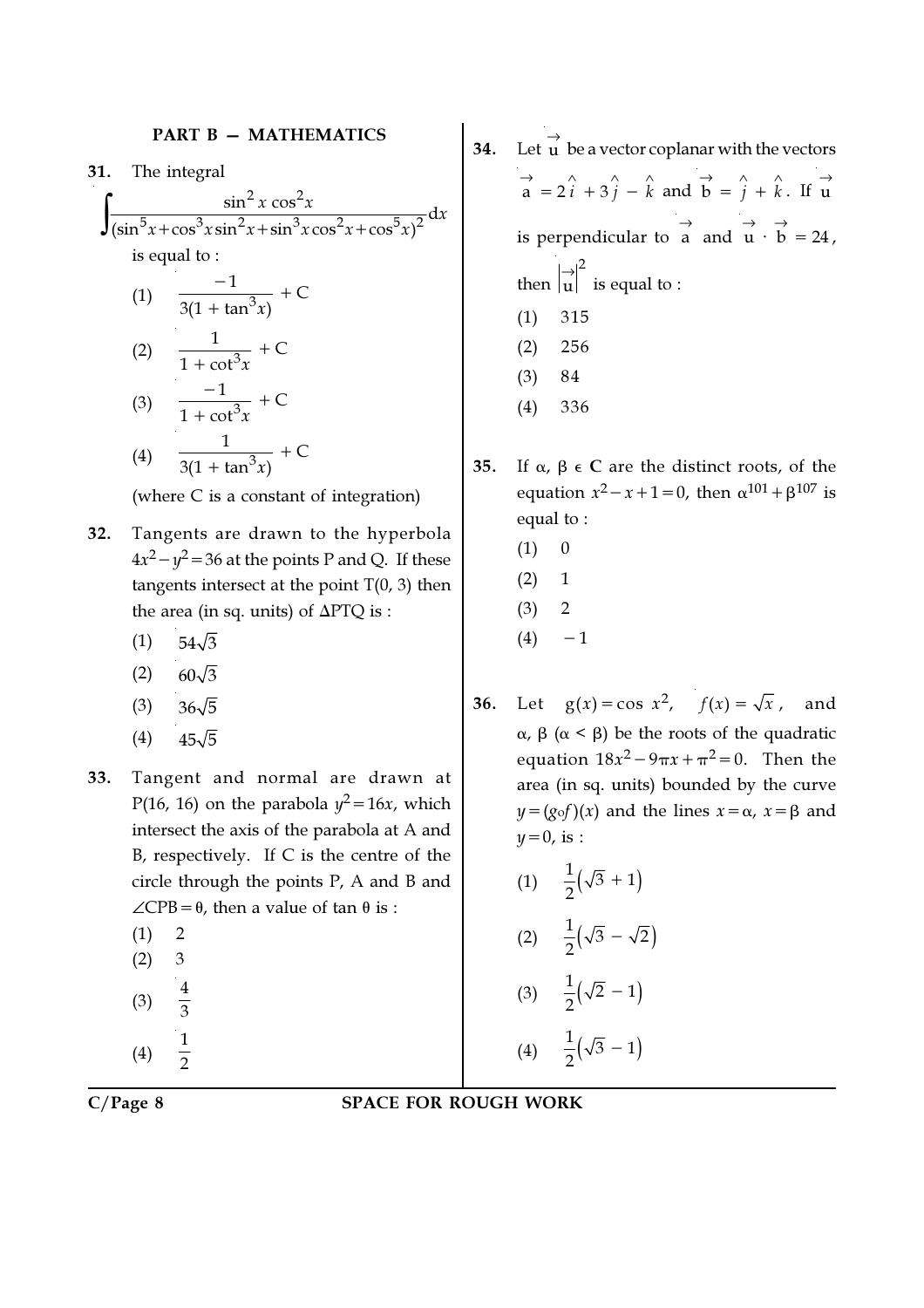| 37. | The sum of the co-efficients of all odd |                                                                                     |  |  |  |  |
|-----|-----------------------------------------|-------------------------------------------------------------------------------------|--|--|--|--|
|     |                                         | degree terms in the expansion of                                                    |  |  |  |  |
|     |                                         | $\left(x + \sqrt{x^3 - 1}\right)^5 + \left(x - \sqrt{x^3 - 1}\right)^5$ , $(x > 1)$ |  |  |  |  |
|     | is:                                     |                                                                                     |  |  |  |  |
|     | (1)                                     |                                                                                     |  |  |  |  |
|     | (2)                                     | $\mathbf{1}$                                                                        |  |  |  |  |
|     | (3)                                     | 2                                                                                   |  |  |  |  |
|     | (4)                                     |                                                                                     |  |  |  |  |
|     |                                         |                                                                                     |  |  |  |  |

- **38.** Let  $a_1$ ,  $a_2$ ,  $a_3$ , .....,  $a_{49}$  be in A.P. such that 12  $4k+1$  $k = 0$  $\sum a_{4k+1} = 416$  $\sum_{n=0}$  a<sub>4k+1</sub> = 416 and a<sub>9</sub> + a<sub>43</sub> = 66. If  $a_1^2 + a_2^2 + ..... + a_{17}^2 = 140 \text{ m}$ , then m is equal to :
	- (1) 68
	- (2) 34
	- (3) 33
	- (4) 66

39. If 
$$
\sum_{i=1}^{9} (x_i - 5) = 9
$$
 and  $\sum_{i=1}^{9} (x_i - 5)^2 = 45$ ,  
then the standard deviation of the 9 items  
 $x_1, x_2, \dots, x_9$  is :  
(1) 4  
(2) 2  
(3) 3  
(4) 9

- PQR is a triangular park with PQ=PR=200 m. A T.V. tower stands at the mid-point of QR. If the angles of elevation of the top of the tower at P, Q and R are respectively  $45^{\circ}$ ,  $30^{\circ}$  and  $30^{\circ}$ , then the height of the tower (in m) is :
	- $(1) 50$
	- $(2)$  100 $\sqrt{3}$
	- $(3)$  50 $\sqrt{2}$
	- (4) 100
- 41. Two sets A and B are as under : A={(a, b)  $\in$  R × R :  $|a-5|$  < 1 and  $|b-5| < 1$ ; B={(a, b)  $\in \mathbb{R} \times \mathbb{R} : 4(a-6)^2 + 9(b-5)^2$  $\leq$  36}. Then :  $(1)$  A  $\subset$  B
	- (2)  $A \cap B = \phi$  (an empty set)
	- (3) neither  $A \subset B$  nor  $B \subset A$
	- $(4)$  B  $\subset$  A
- 42. From 6 different novels and 3 different dictionaries, 4 novels and 1 dictionary are to be selected and arranged in a row on a shelf so that the dictionary is always in the middle. The number of such arrangements is :
	- (1) less than 500
	- (2) at least 500 but less than 750
	- (3) at least 750 but less than 1000
	- (4) at least 1000
- C/Page 9 SPACE FOR ROUGH WORK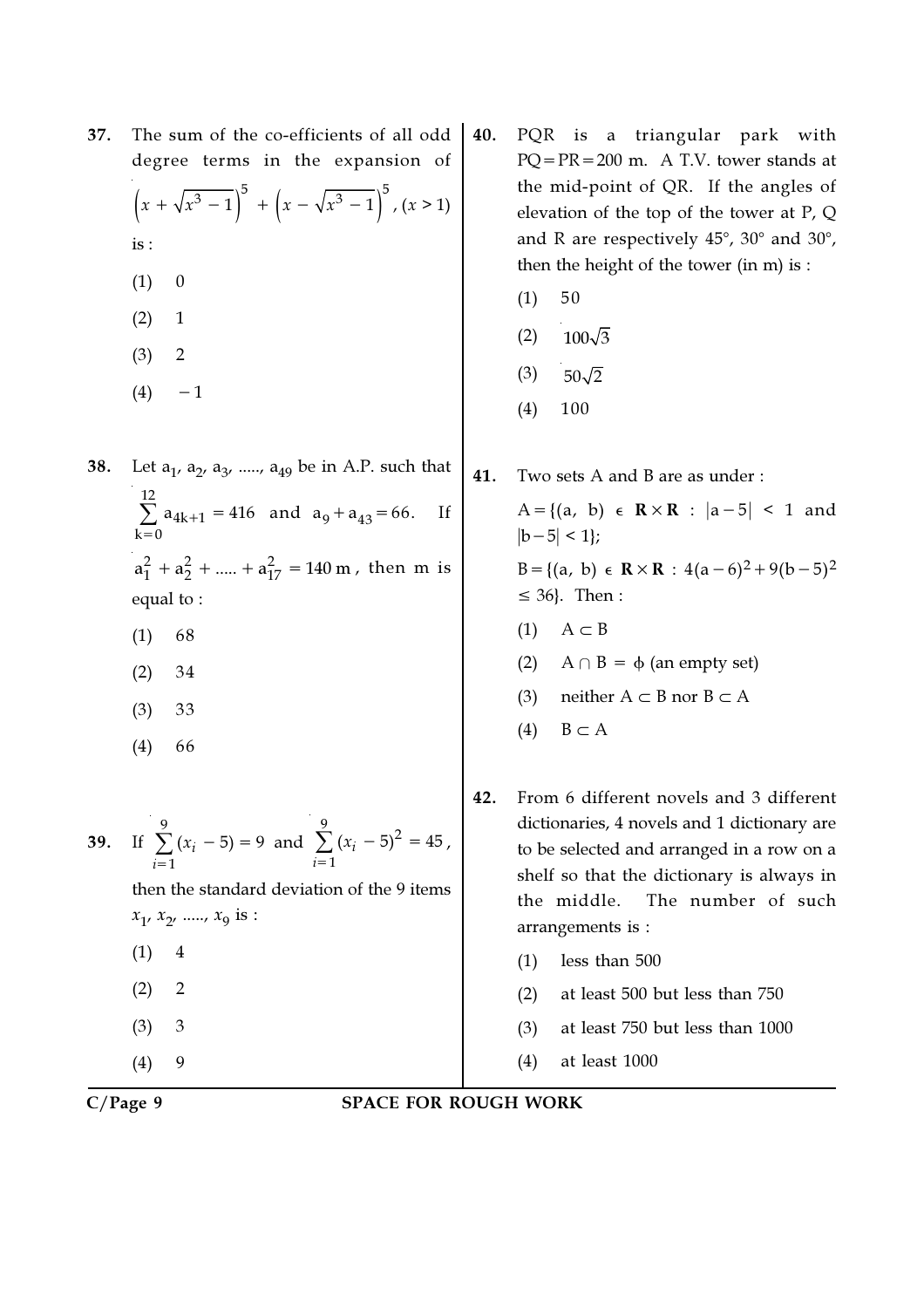43. Let 
$$
f(x) = x^2 + \frac{1}{x^2}
$$
 and  $g(x) = x - \frac{1}{x}$ ,  
\n $x \in \mathbb{R} - \{-1, 0, 1\}$ . If  $h(x) = \frac{f(x)}{g(x)}$ , then the  
\nlocal minimum value of  $h(x)$  is :

- $(1) -3$
- $(2) -2\sqrt{2}$
- $(3)$   $2\sqrt{2}$
- (4) 3
- **44.** For each  $t \in \mathbb{R}$ , let [t] be the greatest integer less than or equal to t. Then

$$
\lim_{x \to 0+} x \left[ \frac{1}{x} \right] + \left[ \frac{2}{x} \right] + \dots + \left[ \frac{15}{x} \right]
$$

 $\hat{x}$  is :

- (1) is equal to 15.
- (2) is equal to 120.
- (3) does not exist (in R).

π

(4) is equal to 0.

45. The value of  $\int \frac{\sin^2 x}{1} dx$  $\overline{2}$  $\frac{1}{1 + 2^{x}}$  $\int \frac{\sin^2 x}{1+2^x}$  $-\frac{\pi}{4}$ +  $(1) \frac{1}{2}$ π  $(2)$  4π

$$
(3) \quad \frac{\pi}{4}
$$
\n
$$
(4) \quad \frac{\pi}{8}
$$

- 46. A bag contains 4 red and 6 black balls. A ball is drawn at random from the bag, its colour is observed and this ball along with two additional balls of the same colour are returned to the bag. If now a ball is drawn at random from the bag, then the probability that this drawn ball is red, is :
	- (1) 2 5 (2) 1 5 (3) 3 4 (4) 3 10

47. The length of the projection of the line segment joining the points  $(5, -1, 4)$  and (4, −1, 3) on the plane,  $x + y + z = 7$  is :

(1) 
$$
\frac{2}{3}
$$
  
\n(2)  $\frac{1}{3}$   
\n(3)  $\sqrt{\frac{2}{3}}$   
\n(4)  $\frac{2}{\sqrt{3}}$ 

48. If sum of all the solutions of the equation  $8\cos x \cdot \left(\cos\left(\frac{\pi}{2}+x\right)\cdot\cos\left(\frac{\pi}{2}-x\right)-\frac{1}{2}\right)=1$  $x \cdot \left( \cos \left( \frac{\pi}{6} + x \right) \cdot \cos \left( \frac{\pi}{6} - x \right) - \frac{1}{2} \right) =$ in  $[0, \pi]$  is  $k\pi$ , then k is equal to : (1) 13 9 (2) 8 9 20

$$
C/Page\ 10
$$

C/Page 10 SPACE FOR ROUGH WORK

(3)

(4)

9

2 3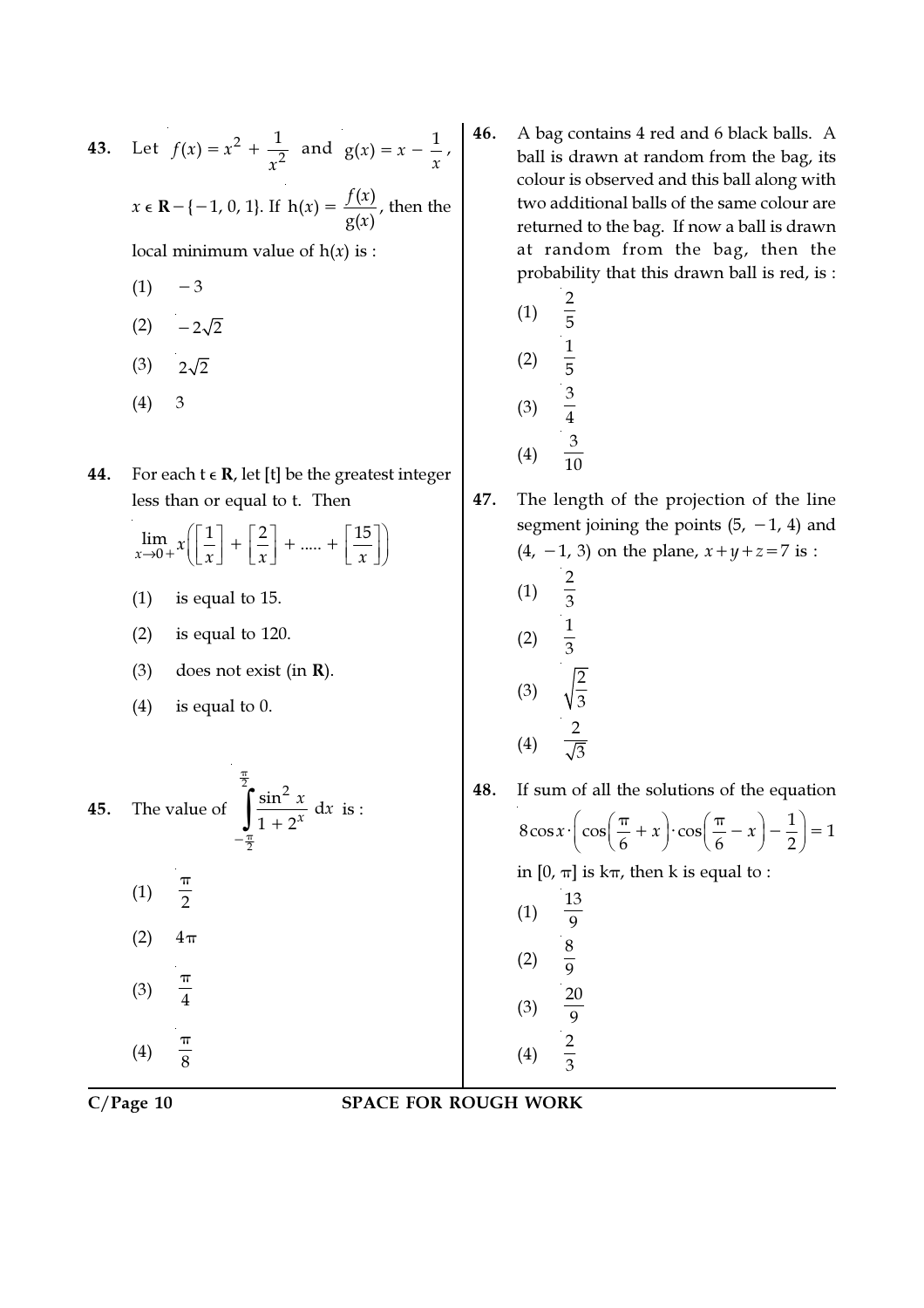- 49. A straight line through a fixed point (2, 3) intersects the coordinate axes at distinct points P and Q. If O is the origin and the rectangle OPRQ is completed, then the locus of R is :
	- (1)  $2x + 3y = xy$
	- (2)  $3x + 2y = xy$
	- (3)  $3x + 2y = 6xy$
	- (4)  $3x+2y=6$
- 50. Let A be the sum of the first 20 terms and B be the sum of the first 40 terms of the series

 $1^2 + 2 \cdot 2^2 + 3^2 + 2 \cdot 4^2 + 5^2 + 2 \cdot 6^2 + \dots$ 

- If  $B 2A = 100\lambda$ , then  $\lambda$  is equal to :
- (1) 248
- (2) 464
- (3) 496
- (4) 232
- **51.** If the curves  $y^2 = 6x$ ,  $9x^2 + by^2 = 16$ intersect each other at right angles, then the value of b is :
	- (1) 7 2  $(2) 4$ (3) 9  $\overline{2}$

(4) 6

52. Let the orthocentre and centroid of a triangle be  $A(-3, 5)$  and  $B(3, 3)$ respectively. If C is the circumcentre of this triangle, then the radius of the circle having line segment AC as diameter, is :

(1) 
$$
2\sqrt{10}
$$
  
\n(2)  $3\sqrt{\frac{5}{2}}$   
\n(3)  $\frac{3\sqrt{5}}{2}$   
\n(4)  $\sqrt{10}$ 

- 53. Let S= $\{t \in \mathbf{R} : f(x) = |x \pi| \cdot (e^{|x|} 1) \sin|x|$ is not differentiable at t}. Then the set S is equal to :
	- $(1) \{0\}$
	- $(2)$   $\{\pi\}$
	- (3)  $\{0, \pi\}$
	- (4)  $\phi$  (an empty set)

54. If 
$$
\begin{vmatrix} x-4 & 2x & 2x \ 2x & x-4 & 2x \ 2x & 2x & x-4 \ \end{vmatrix} = (A + Bx)(x - A)^2,
$$

then the ordered pair  $(A, B)$  is equal to :

 $(1)$   $(-4, 3)$  $(2)$   $(-4, 5)$  $(3)$   $(4, 5)$  $(4)$   $(-4, -5)$ 

55. The Boolean expression

 $\sim$ (p  $\vee$  q)  $\vee$  ( $\sim$  p  $\wedge$  q) is equivalent to :

- (1) p
- $(2)$  q
- $(3)$  ~q
- $(4)$  ~p
- 

C/Page 11 SPACE FOR ROUGH WORK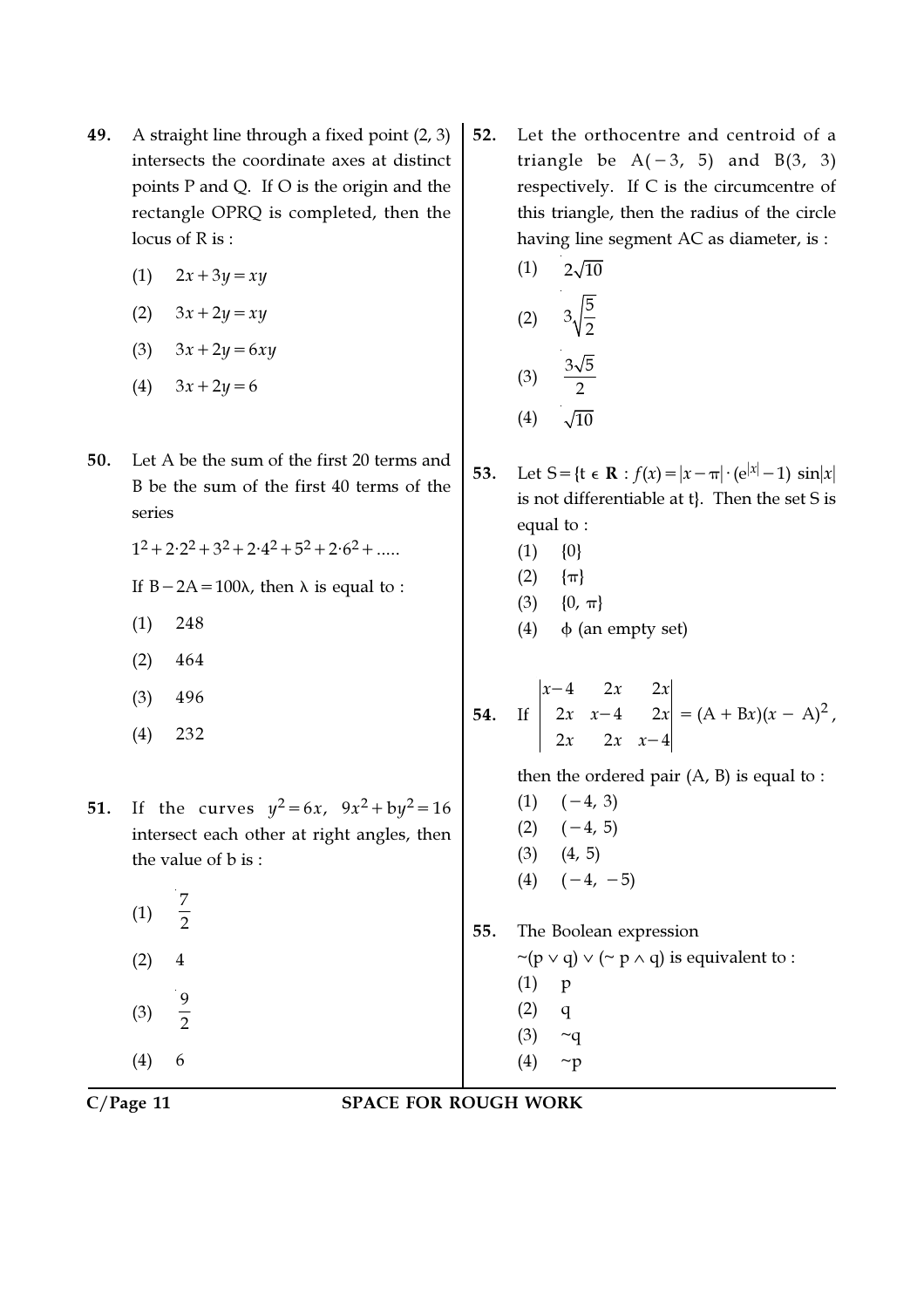56. If the system of linear equations

 $x + ky + 3z = 0$  $3x+ky-2z=0$  $2x+4y-3z=0$ 

has a non-zero solution  $(x, y, z)$ , then  $\frac{xz}{\sqrt{2}}$ y

is equal to :

- $(1) 10$
- $(2)$  −30
- (3) 30
- $(4)$  −10
- 57. Let  $S = \{x \in \mathbb{R} : x \ge 0 \text{ and }$  $2|\sqrt{x} -3| + \sqrt{x} (\sqrt{x} -6) +6=0$ . Then S:
	- (1) contains exactly one element.
	- (2) contains exactly two elements.
	- (3) contains exactly four elements.
	- (4) is an empty set.
- 58. If the tangent at (1, 7) to the curve  $x^2 = y - 6$ touches the circle  $x^2 + y^2 + 16x + 12y + c = 0$  then the value of c is :
	- (1) 185
	- (2) 85
	- (3) 95
	- (4) 195

59. Let  $y=y(x)$  be the solution of the differential equation

$$
\sin x \frac{dy}{dx} + y \cos x = 4x, x \in (0, \pi). \text{ If}
$$
  

$$
y\left(\frac{\pi}{2}\right) = 0, \text{ then } y\left(\frac{\pi}{6}\right) \text{ is equal to :}
$$
  

$$
(1) \quad \frac{-8}{9\sqrt{3}} \pi^2
$$
  

$$
(2) \quad -\frac{8}{9} \pi^2
$$
  

$$
(3) \quad -\frac{4}{9} \pi^2
$$
  

$$
(4) \quad \frac{4}{9\sqrt{3}} \pi^2
$$

**60.** If  $L_1$  is the line of intersection of the planes  $2x-2y+3z-2=0$ ,  $x-y+z+1=0$  and  $L_2$  is the line of intersection of the planes  $x+2y-z-3=0$ ,  $3x-y+2z-1=0$ , then the distance of the origin from the plane, containing the lines  $L_1$  and  $L_2$ , is :

(1) 
$$
\frac{1}{3\sqrt{2}}
$$
  
\n(2)  $\frac{1}{2\sqrt{2}}$   
\n(3)  $\frac{1}{\sqrt{2}}$   
\n(4)  $\frac{1}{4\sqrt{2}}$ 

C/Page 12 SPACE FOR ROUGH WORK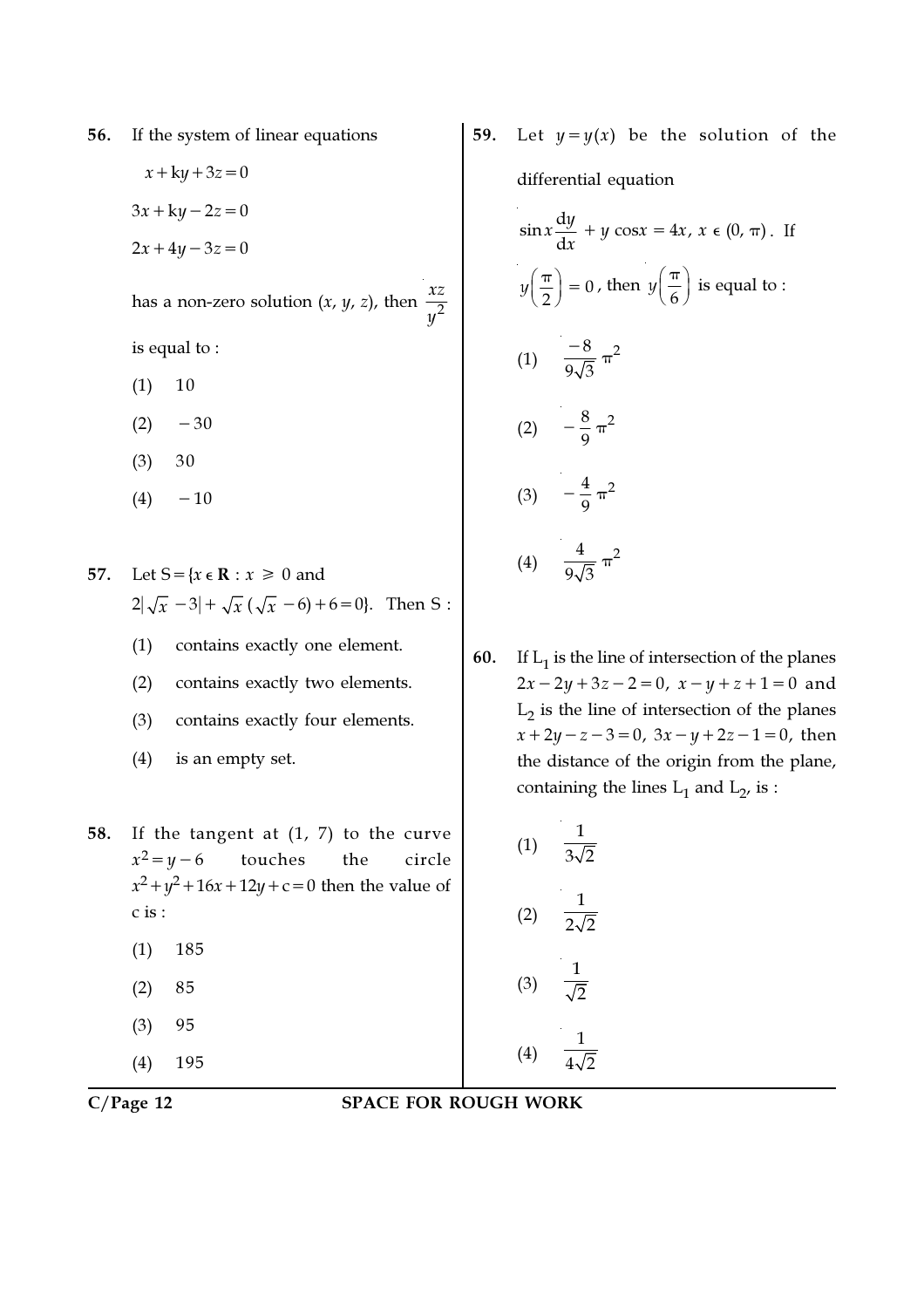## PART C — PHYSICS ALL THE GRAPHS/DIAGRAMS GIVEN ARE SCHEMATIC AND NOT DRAWN TO SCALE.

61. The angular width of the central maximum in a single slit diffraction pattern is  $60^\circ$ . The width of the slit is 1 µm. The slit is illuminated by monochromatic plane waves. If another slit of same width is made near it, Young's fringes can be observed on a screen placed at a distance 50 cm from the slits. If the observed fringe width is 1 cm, what is slit separation distance ?

> (i.e. distance between the centres of each slit.)

- (1) 50  $\mu$ m
- (2)  $75 \mu m$
- (3)  $100 \mu m$
- (4)  $25 \mu m$
- 62. An electron from various excited states of hydrogen atom emit radiation to come to the ground state. Let  $\lambda_{\bf n'}^{\phantom{\dag}}$   $\lambda_{\bf g}^{\phantom{\dag}}$  be the de Broglie wavelength of the electron in the n<sup>th</sup> state and the ground state respectively. Let  $\Lambda_{\bf n}$  be the wavelength of the emitted photon in the transition from the n<sup>th</sup> state to the ground state. For large n, (A, B are constants)
	- (1)  $\Lambda_n \approx A + B \lambda_n$ (2)  $\Lambda_n^2 \approx A + B \lambda_n^2$ (3)  $\Lambda_n^2 \approx \lambda$ (4)  $\Lambda_n \approx A + \frac{B}{\lambda_n^2}$ B λ

63. The reading of the ammeter for a silicon diode in the given circuit is :



- 64. The density of a material in the shape of a cube is determined by measuring three sides of the cube and its mass. If the relative errors in measuring the mass and length are respectively 1.5% and 1%, the maximum error in determining the density is :
	- $(1)$  3.5%
	- $(2)$  4.5%
	- $(3)$  6%
	- $(4)$  2.5%

### C/Page 13 SPACE FOR ROUGH WORK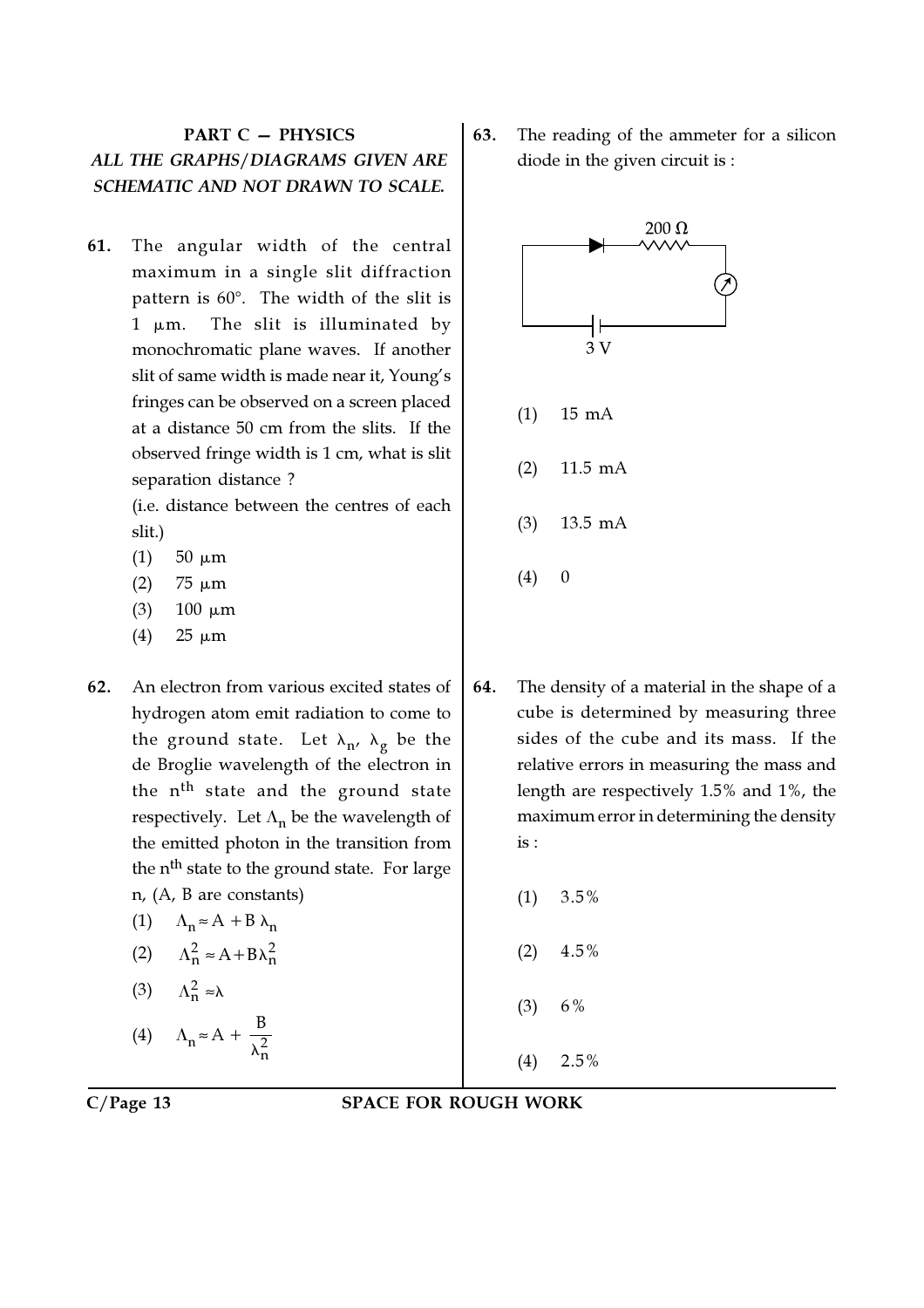- 65. An electron, a proton and an alpha particle having the same kinetic energy are moving in circular orbits of radii  $\rm r_{e^\prime}$   $\rm r_{p^\prime}$   $\rm r_\alpha$ respectively in a uniform magnetic field B. The relation between  $\rm r_{e^\prime}$   $\rm r_{p^\prime}$   $\rm r_\alpha$  is :
	- (1)  $r_e < r_p = r_\alpha$
	- (2)  $r_e < r_p < r_\alpha$
	- (3)  $r_e < r_\alpha < r_p$
	- (4)  $r_e > r_p = r_\alpha$
- 66. Three concentric metal shells A, B and C of respective radii a, b and c  $(a < b < c)$ have surface charge densities  $+\sigma$ ,  $-\sigma$  and  $+\sigma$  respectively. The potential of shell B is :
	- (1)  $2 \t1.2$ o  $\frac{a^2-b^2}{a}+c$ b  $\begin{bmatrix} a^2 - b^2 \end{bmatrix}$  $\left[\frac{a}{b} + c\right]$  $\frac{\sigma}{\sigma}$   $\frac{a^2-b^2}{a}$  +  $\epsilon$
	- (2) 2 2 o  $\frac{b^2-c^2}{2}+a$ b  $\begin{bmatrix} b^2 - c^2 \end{bmatrix}$  $\left[\frac{b}{b}+a\right]$  $\frac{\sigma}{\sigma}$   $\frac{b^2-c^2}{\sigma}$  +  $\epsilon$
	- (3) 2 2 o  $\frac{b^2-c^2}{a}+a$ c  $\begin{bmatrix} b^2 - c^2 \end{bmatrix}$  $\left[\frac{b}{c} + a\right]$  $\frac{\sigma}{\sigma}$   $\frac{b^2-c^2}{+}$  $\epsilon$
	- (4)  $2 \t1.2$ o  $\frac{a^2-b^2}{a}+c$ a  $\begin{bmatrix} a^2 - b^2 \end{bmatrix}$  $\left[\frac{a}{a} + c\right]$  $\frac{\sigma}{\sigma}$   $\frac{a^2-b^2}{a}$  +  $\epsilon$

67. Two masses  $m_1=5$  kg and  $m_2=10$  kg, connected by an inextensible string over a frictionless pulley, are moving as shown in the figure. The coefficient of friction of horizontal surface is 0.15. The minimum weight m that should be put on top of  $m<sub>2</sub>$ to stop the motion is :



- (1) 27.3 kg
- (2) 43.3 kg
- (3) 10.3 kg
- (4) 18.3 kg
- 68. A particle is moving in a circular path of radius a under the action of an attractive potential  $U=-\frac{R}{2a^2}$  $U = -\frac{k}{\sqrt{2}}$  $I=-\frac{R}{2 r^2}$ . Its total energy is :  $(1) \quad \frac{1}{2}$ k 2 a (2) Zero (3)  $-\frac{3}{2}$   $\frac{k}{2}$ 2 a  $(4)$   $-\frac{1}{12}$ k 4 a −

### C/Page 14 SPACE FOR ROUGH WORK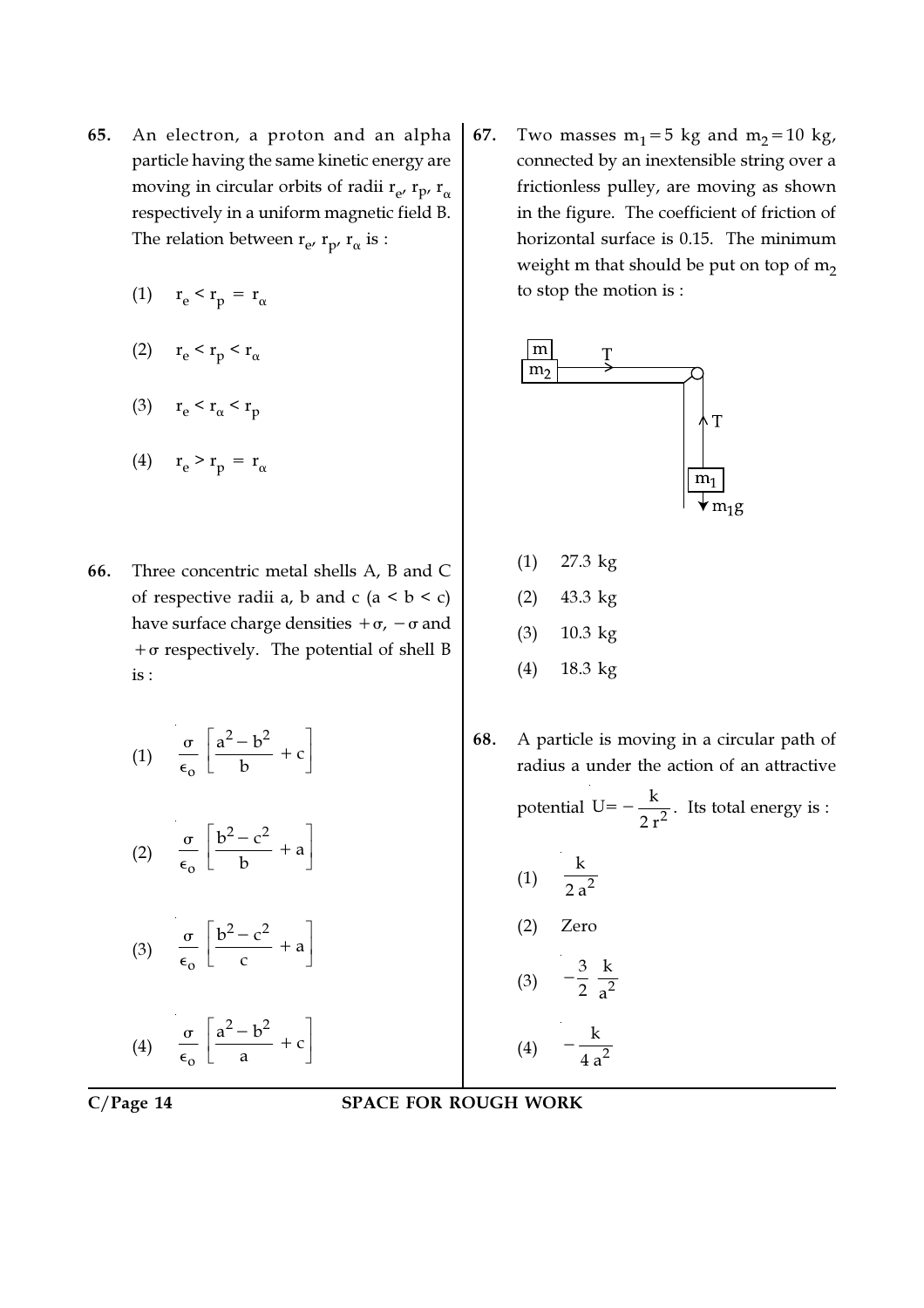- 69. A parallel plate capacitor of capacitance 90 pF is connected to a battery of emf 20 V. If a dielectric material of dielectric constant  $K = \frac{5}{3}$  $=\frac{3}{3}$  is inserted between the plates, the magnitude of the induced charge will be :
	- (1) 0.3 n C
	- (2) 2.4 n C
	- (3) 0.9 n C
	- (4) 1.2 n C
- 70. A silver atom in a solid oscillates in simple harmonic motion in some direction with a frequency of  $10^{12}/\text{sec}$ . What is the force constant of the bonds connecting one atom with the other ? (Mole wt. of silver=108 and Avagadro number=6.02×10<sup>23</sup> gm mole<sup>-1</sup>)
	- $(1)$  7.1 N/m
	- $(2)$  2.2 N/m
	- (3) 5.5 N/m
	- (4) 6.4 N/m
- 71. It is found that if a neutron suffers an elastic collinear collision with deuterium at rest, fractional loss of its energy is  $\bm{{\mathsf{p}}}_{\text{d}}$  ; while for its similar collision with carbon nucleus at rest, fractional loss of energy is  $p_c$ . The values of  $p_d$  and  $p_c$  are respectively :
	- $(1)$   $(·28, ·89)$
	- $(2)$   $(0, 0)$
	- $(3)$   $(0, 1)$
	- $(4)$   $(*89, *28)$

72. The dipole moment of a circular loop carrying a current I, is m and the magnetic field at the centre of the loop is  $B_1$ . When the dipole moment is doubled by keeping the current constant, the magnetic field at B

the centre of the loop is  $B_2$ . The ratio  $\frac{B_1}{B_2}$  $\overline{\mathbf{B}}$ is :

$$
(1) \quad \sqrt{3}
$$
\n
$$
(2) \quad \sqrt{2}
$$
\n
$$
(3) \quad \frac{1}{\sqrt{2}}
$$

- $(4) 2$
- 73. In a potentiometer experiment, it is found that no current passes through the galvanometer when the terminals of the cell are connected across 52 cm of the potentiometer wire. If the cell is shunted by a resistance of 5  $\Omega$ , a balance is found when the cell is connected across 40 cm of the wire. Find the internal resistance of the cell.
	- (1)  $1.5 Ω$
	- $(2)$  2  $\Omega$
	- (3)  $2.5 \Omega$
	- (4)  $1 \Omega$

C/Page 15 SPACE FOR ROUGH WORK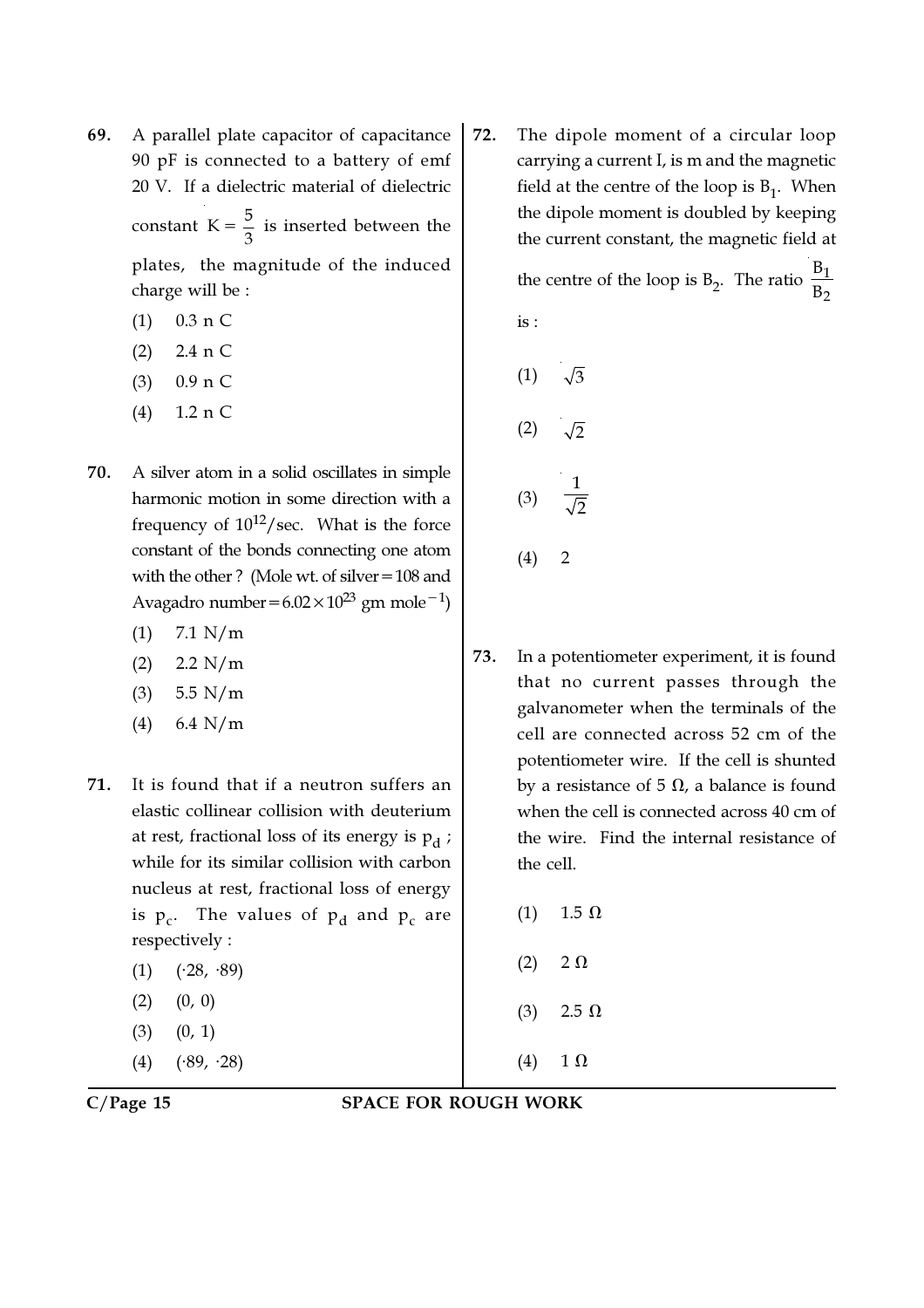- 74. A telephonic communication service is working at carrier frequency of 10 GHz. Only 10% of it is utilized for transmission. How many telephonic channels can be transmitted simultaneously if each channel requires a bandwidth of 5 kHz ?
	- $(1)$  2×10<sup>4</sup>
	- $(2)$  2×10<sup>5</sup>
	- $(3)$  2×10<sup>6</sup>
	- $(4)$  2×10<sup>3</sup>
- 75. Unpolarized light of intensity I passes through an ideal polarizer A. Another identical polarizer B is placed behind A. The intensity of light beyond B is found to be I  $\frac{1}{2}$ . Now another identical polarizer C is placed between A and B. The intensity beyond B is now found to be I  $_{8}^{-}$  . The angle between polarizer A and C is :
	- $(1) 30^{\circ}$
	- $(2)$  45°
	- $(3) 60^{\circ}$
	- $(4) 0^{\circ}$
- 76. On interchanging the resistances, the balance point of a meter bridge shifts to the left by 10 cm. The resistance of their series combination is  $1 \text{ k}\Omega$ . How much was the resistance on the left slot before interchanging the resistances ?
	- (1) 505  $\Omega$
	- $(2)$  550  $\Omega$
	- (3) 910  $\Omega$
	- $(4)$  990  $\Omega$
- 77. From a uniform circular disc of radius R and mass 9 M, a small disc of radius R  $\frac{1}{3}$  is removed as shown in the figure. The moment of inertia of the remaining disc about an axis perpendicular to the plane of the disc and passing through centre of disc is :



### C/Page 16 SPACE FOR ROUGH WORK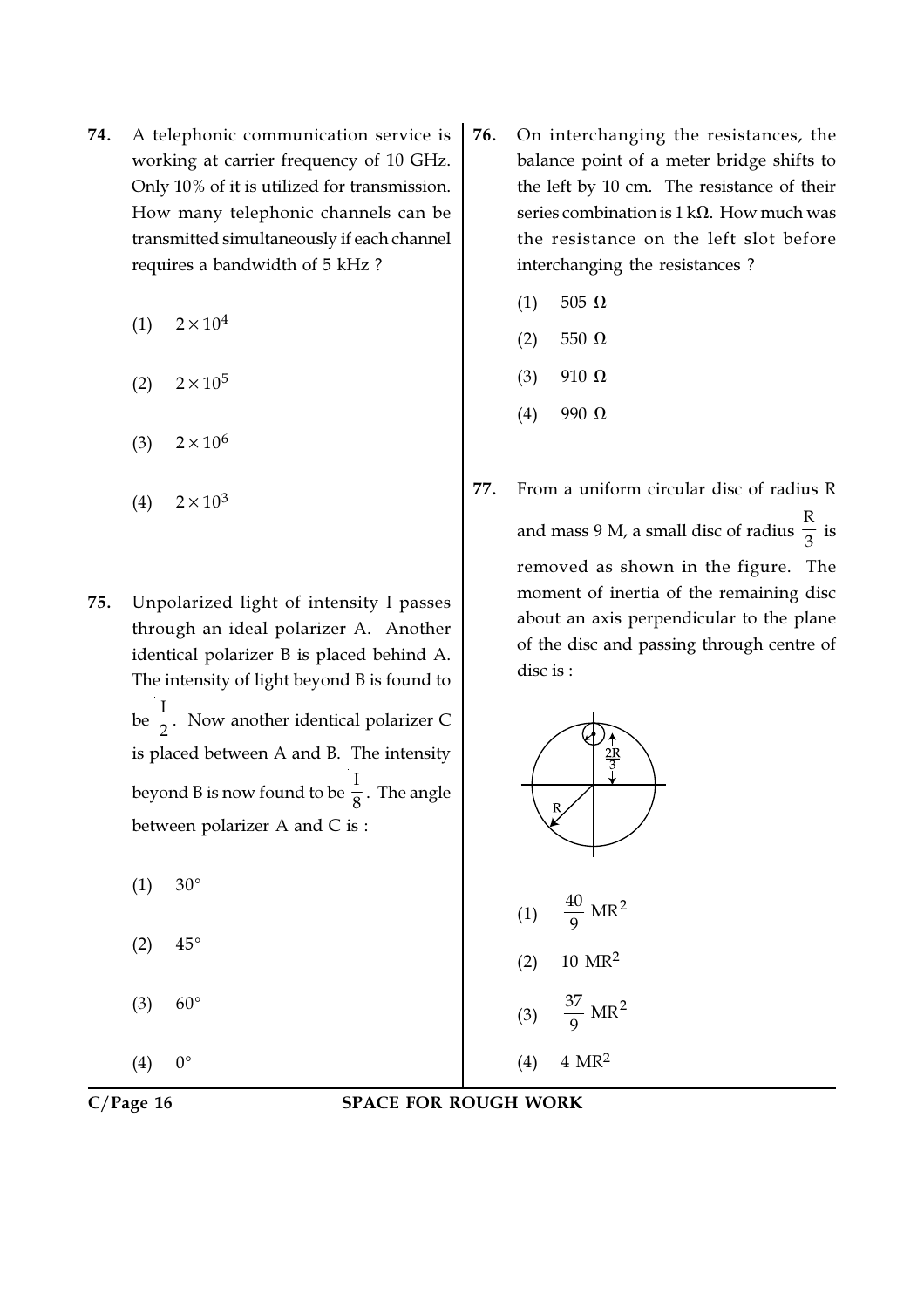78. In a collinear collision, a particle with an initial speed  $v_{\rm o}$  strikes a stationary particle of the same mass. If the final total kinetic energy is 50% greater than the original kinetic energy, the magnitude of the relative velocity between the two particles, after collision, is :

(1) 
$$
\sqrt{2} v_0
$$
  
\n(2)  $\frac{v_0}{2}$   
\n(3)  $\frac{v_0}{\sqrt{2}}$   
\n(4)  $\frac{v_0}{4}$ 

79. An EM wave from air enters a medium. The electric fields are

> $\mathbf{E}_1 = \mathbf{E}_{01} \left| \hat{x} \cos \right| 2 \pi \nu \left( \frac{2}{c} - \mathbf{t} \right)$  $\vec{E}_1 = E_{01} \hat{x} \cos \left[ 2 \pi \nu \left( \frac{z}{c} - t \right) \right]$  in air and  $\overrightarrow{E}_2 = E_{02} \stackrel{\wedge}{x} \cos [k (2 z - ct)]$  in medium, where the wave number k and frequency ν refer to their values in air. The medium is non-magnetic. If  $\epsilon_{r_1}$  and  $\epsilon_{r_2}$ refer to relative permittivities of air and medium respectively, which of the following options is correct ?

(1) 
$$
\frac{\epsilon_{r_1}}{\epsilon_{r_2}} = 2
$$
  
\n(2) 
$$
\frac{\epsilon_{r_1}}{\epsilon_{r_2}} = \frac{1}{4}
$$
  
\n(3) 
$$
\frac{\epsilon_{r_1}}{\epsilon_{r_2}} = \frac{1}{2}
$$
  
\n(4) 
$$
\frac{\epsilon_{r_1}}{\epsilon_{r_2}} = 4
$$

80. For an RLC circuit driven with voltage of amplitude  $v_{\rm m}$  and frequency  $\omega_{\rm o}$ = 1 LC the current exibits resonance. The quality factor, Q is given by :

(1) 
$$
\frac{\omega_0 R}{L}
$$
  
\n(2)  $\frac{R}{(\omega_0 C)}$   
\n(3)  $\frac{CR}{\omega_0}$   
\n(4)  $\frac{\omega_0 L}{R}$ 

81. All the graphs below are intended to represent the same motion. One of them does it incorrectly. Pick it up.



### C/Page 17 SPACE FOR ROUGH WORK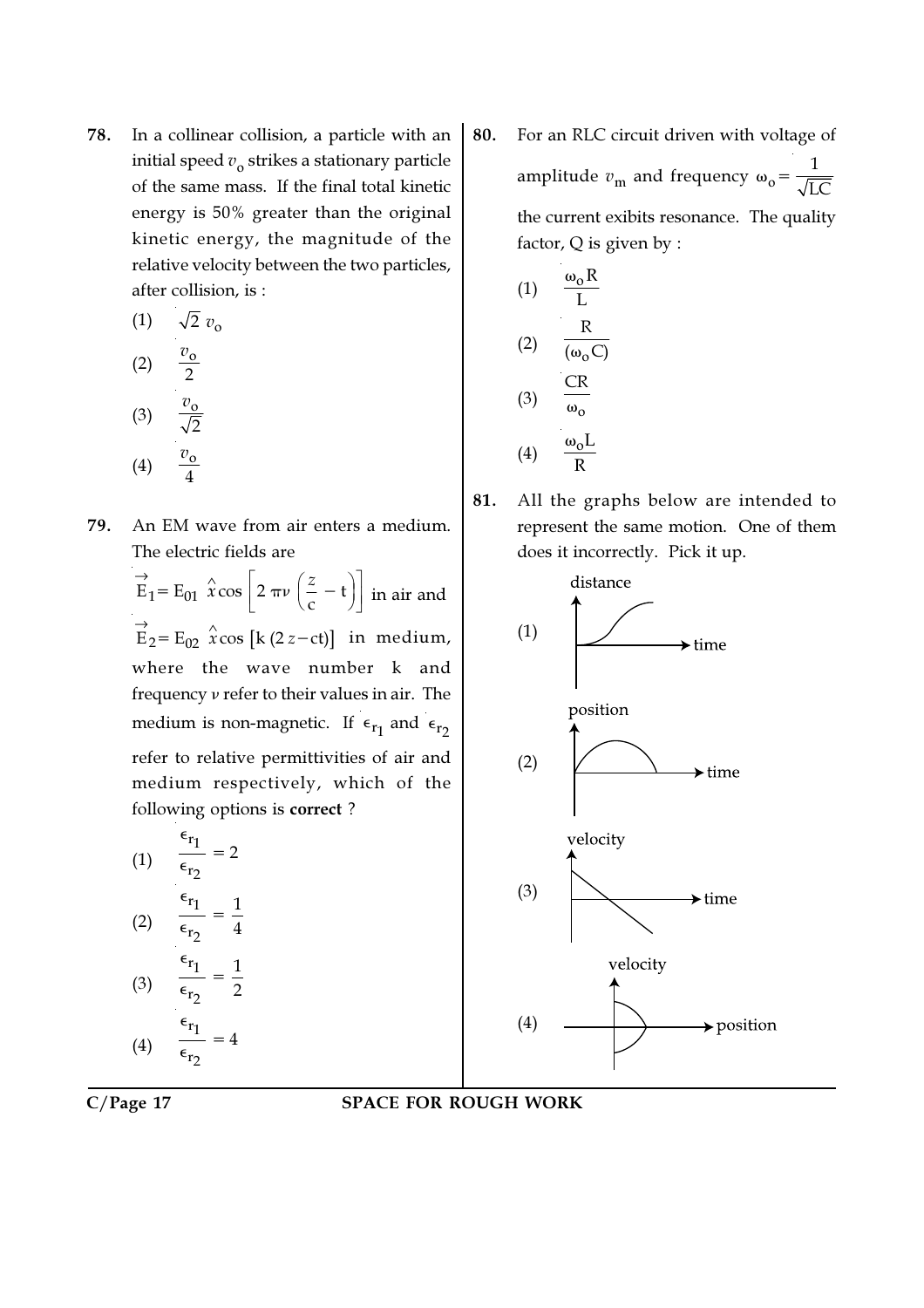- 82. Two batteries with e.m.f. 12 V and 13 V are connected in parallel across a load resistor of 10  $\Omega$ . The internal resistances of the two batteries are 1  $\Omega$  and 2  $\Omega$ respectively. The voltage across the load lies between :
	- (1) 11.5 V and 11.6 V
	- (2) 11.4 V and 11.5 V
	- (3) 11.7 V and 11.8 V
	- (4) 11.6 V and 11.7 V
- 83. A particle is moving with a uniform speed in a circular orbit of radius R in a central force inversely proportional to the n<sup>th</sup> power of R. If the period of rotation of the particle is T, then :
	- (1)  $T \propto R^{\frac{n}{2} + 1}$
	- (2)  $T \propto R^{(n+1)/2}$
	- (3) T  $\propto$  R<sup>n/2</sup>
	- (4) T  $\propto$  R<sup>3/2</sup> for any n.
- 84. If the series limit frequency of the Lyman series is  $v_{\mathrm{L}}$ , then the series limit frequency of the Pfund series is :
	- (1) 16  $\nu_{\rm L}$
	- (2)  $v_L/16$
	- $(3)$  $\nu_{\rm I}$  / 25
	- (4) 25  $\nu_{\rm L}$

85. In an a.c. circuit, the instantaneous e.m.f. and current are given by

$$
e = 100 \sin 30 t
$$

$$
i = 20 \sin \left(30 t - \frac{\pi}{4}\right)
$$

In one cycle of a.c., the average power consumed by the circuit and the wattless current are, respectively :

(1) 
$$
\frac{1000}{\sqrt{2}}
$$
, 10  
\n(2)  $\frac{50}{\sqrt{2}}$ , 0  
\n(3) 50, 0  
\n(4) 50, 10

86. Two moles of an ideal monoatomic gas occupies a volume V at  $27^{\circ}$ C. The gas expands adiabatically to a volume 2 V. Calculate (a) the final temperature of the gas and (b) change in its internal energy.

|  | (1) (a) 195 K (b) $-2.7$ kJ                   |  |  |
|--|-----------------------------------------------|--|--|
|  | (2) (a) $189 \text{ K}$ (b) $-2.7 \text{ kJ}$ |  |  |
|  | (3) (a) $195 \text{ K}$ (b) $2.7 \text{ kJ}$  |  |  |
|  | (4) (a) $189 \text{ K}$ (b) $2.7 \text{ kJ}$  |  |  |

C/Page 18 SPACE FOR ROUGH WORK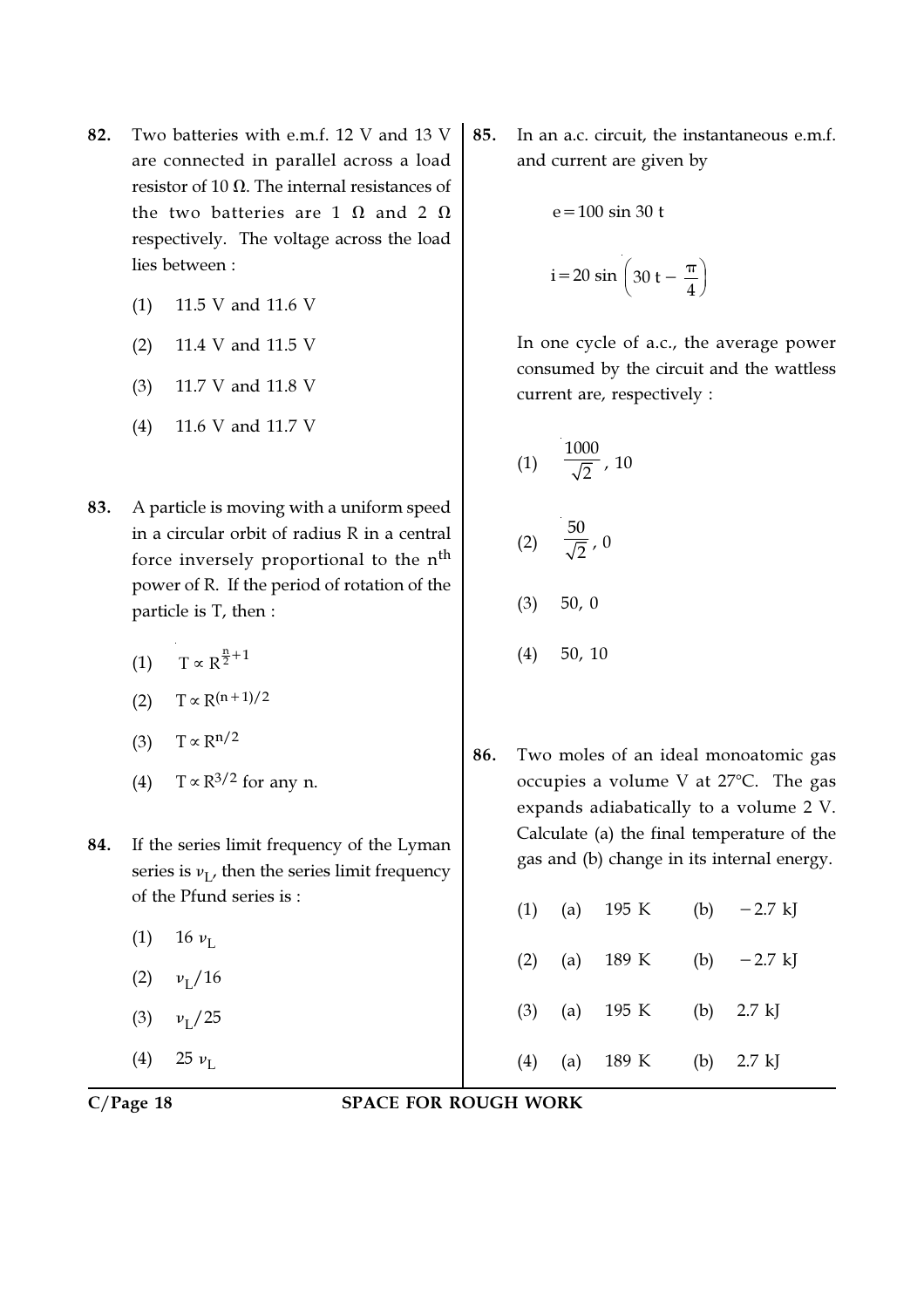87. A solid sphere of radius r made of a soft material of bulk modulus K is surrounded by a liquid in a cylindrical container. A massless piston of area a floats on the surface of the liquid, covering entire cross section of cylindrical container. When a mass m is placed on the surface of the piston to compress the liquid, the fractional decrement in the radius of the sphere,

$$
\bigg(\frac{dr}{r}\bigg),\,is:
$$

(1) 
$$
\frac{\text{Ka}}{3 \text{ mg}}
$$
  
\n(2)  $\frac{\text{mg}}{3 \text{ Ka}}$   
\n(3)  $\frac{\text{mg}}{\text{Ka}}$   
\n(4)  $\frac{\text{Ka}}{\text{mg}}$ 

mg

- 88. A granite rod of 60 cm length is clamped at its middle point and is set into longitudinal vibrations. The density of granite is 2.7 $\times 10^3$  kg/m $^3$  and its Young's modulus is  $9.27 \times 10^{10}$  Pa. What will be the fundamental frequency of the longitudinal vibrations ?
	- (1) 2.5 kHz
	- (2) 10 kHz
	- (3) 7.5 kHz
	- (4) 5 kHz

- 89. The mass of a hydrogen molecule is  $3.32 \times 10^{-27}$  kg. If  $10^{23}$  hydrogen molecules strike, per second, a fixed wall of area 2  $\rm cm^2$  at an angle of  $45^\circ$  to the normal, and rebound elastically with a speed of  $10^3$  m/s, then the pressure on the wall is nearly :
	- (1)  $4.70 \times 10^3$  N/m<sup>2</sup>
	- (2)  $2.35 \times 10^2$  N/m<sup>2</sup>
	- (3)  $4.70 \times 10^2$  N/m<sup>2</sup>
	- (4)  $2.35 \times 10^3$  N/m<sup>2</sup>
- 90. Seven identical circular planar disks, each of mass M and radius R are welded symmetrically as shown. The moment of inertia of the arrangement about the axis normal to the plane and passing through the point P is :



### C/Page 19 SPACE FOR ROUGH WORK